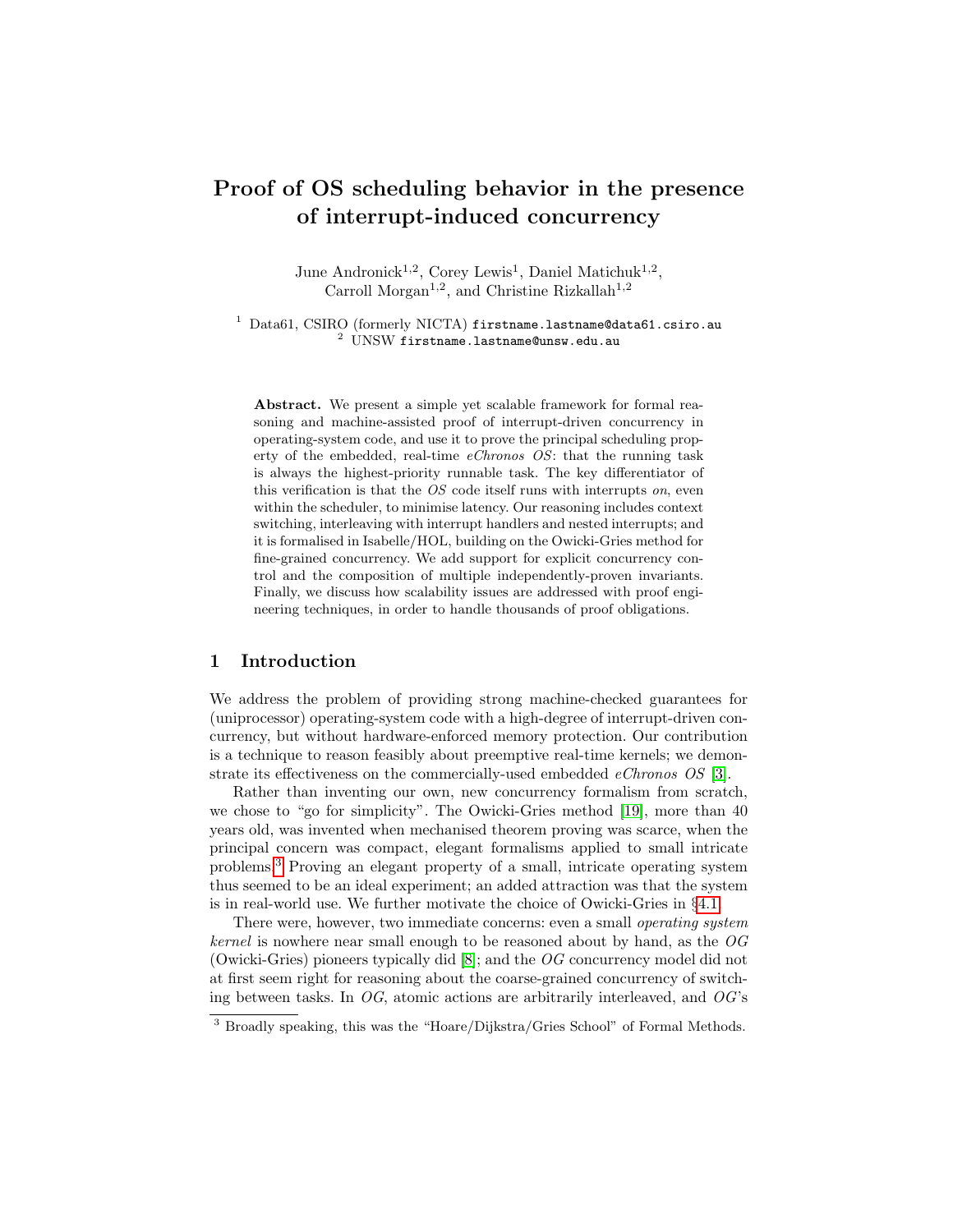"await statements" (§[2](#page-2-0) below) are not designed for reasoning about interruptdriven scheduling including the scheduler and context-switching code itself.

The former concern would, we hoped, be taken care of by the increased power and sophistication of theorem provers in the decades since  $\overline{OG}$  was introduced: we use Isabelle/HOL [\[18\]](#page-15-2). The latter concern is handled by our novel style of  $OG$  reasoning, presented in a previous paper [\[4\]](#page-15-3), that adapts  $OG$  to allow reasoning about interrupt-induced and scheduler-controlled concurrency. Although conceptually simple, this style introduces significant extra text that we hide through modern techniques: we call it "await painting". Await-painting introduces an active-task variable that tracks which task is allowed to execute, and wraps every atomic statement with an AWAIT using that variable to restrict the allowed interleavings. It is what allows the program code itself to control the interleaving between tasks, something not normally done in OG.

The top-level theorem we prove is a scheduling property, not directly expressible in OG without the await-painting step: that the currently executing task is the highest-priority runnable task. We prove it on a model of the interleaving between the OS and the (possibly nested) interrupt handlers. In future work, we aim to prove that this model is a correct abstraction of the existing  $eChronos$ OS implementation. Our proof assumes that all application-provided code is well behaved; that is, it does not change any OS variables, and application-provided interrupt handlers only call a specific API function. Although the eChronos OS does not explicitly export any functions modifying OS variables, the OS is not able to enforce these constraints as the system runs on hardware with no memory protection. These assumptions can, however, be statically checked.

Our specific contributions are the following ones. We extend the model presented previously [\[4\]](#page-15-3) (Contribution 2), while the proofs themselves are new (Contributions 1, 3, 4, 5). Most of our model and proof framework is generic and should apply to systems that support interruptible OS-es, preemptible applications and nested interrupts. All our proofs and model are available online [\[1\]](#page-14-1).

- 1. We provide a proof framework, using a formalisation of  $OG$  in Isabelle/HOL [\[20\]](#page-15-4), to reason about interrupt-driven and scheduler-controlled concurrency. Our framework is driven by the aim to handle complex parallel composition which requires that invariants can be proved compositionally. (§[4.1\)](#page-7-0)
- 2. We give an updated model of our interleaving framework and instantiation to the *eChronos OS*. It extends the one presented previously [\[4\]](#page-15-3) by including system calls that can influence the scheduling decisions, introduces nondeterminism to properly represent under-specified operations, and properly separates generic interleaving and *eChronos* instantiation.  $(\S3)$  $(\S3)$
- 3. We show that proving the scheduling property for the  $eChronos$  system is within the capabilities of modern theorem provers, at least for an application of this size. This includes handling the  $OG$ -characteristic of quadratically many "interference-freedom" verification conditions. (§[4.2\)](#page-9-0)
- 4. We develop a number of proof engineering techniques to address some observed problems that occur in a proof of this scale. (§[4.3\)](#page-11-0)
- 5. We contribute to the real-world utility of an existing preemptive kernel that is in widespread use, in particular in medical devices.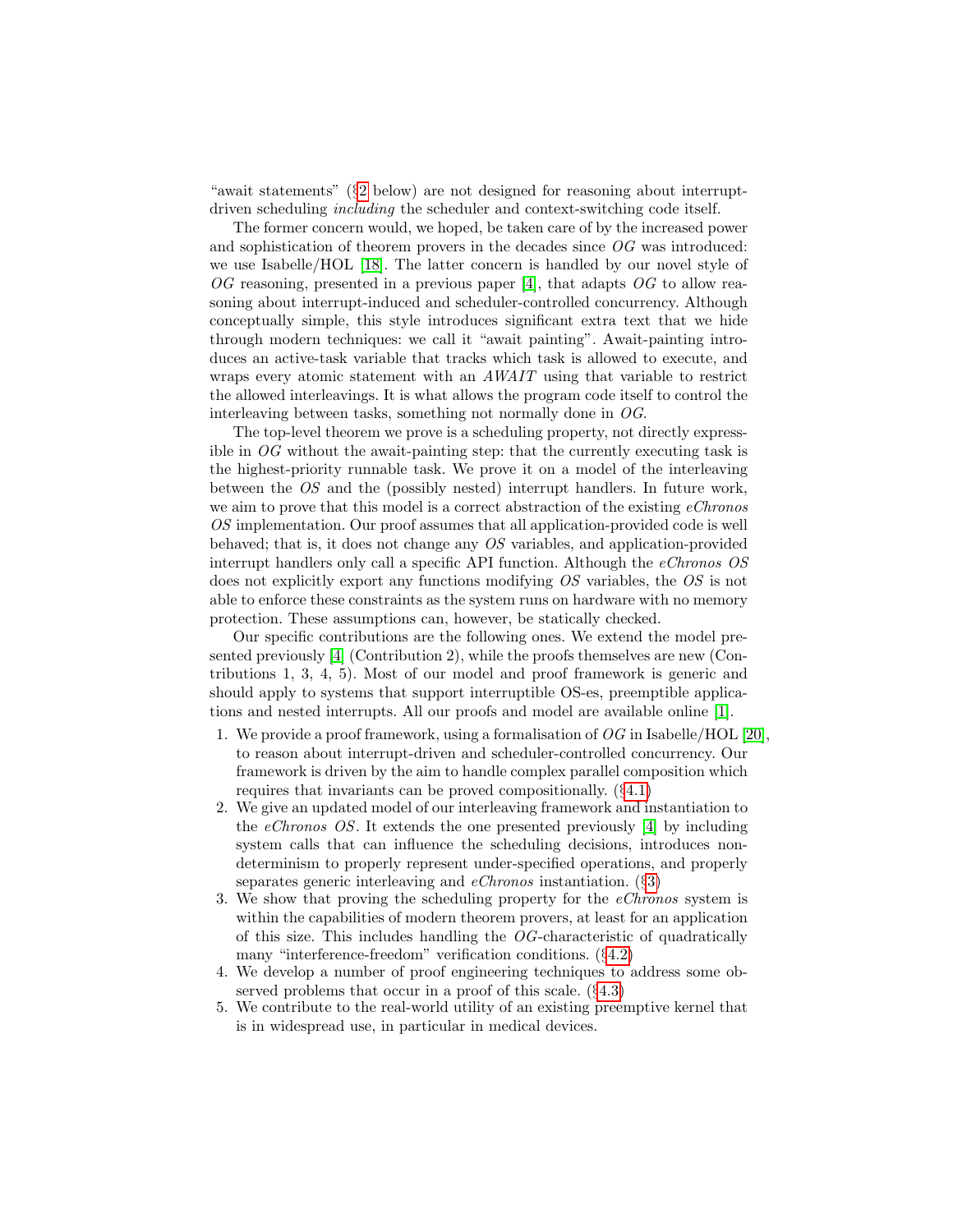## <span id="page-2-0"></span>2 Background and big picture

The goal of our work is to provide a verification framework for OS code involving interrupt-induced concurrency, in particular real-time embedded OS-es.

A real-time OS (RTOS), like the eChronos OS, is typically used in tightly constrained embedded devices, running on micro-controllers with limited memory and no memory-protection support. The role of the  $OS$  is closer to that of a library than of a fully-fledged operating environment, allowing the application running on top to be organised in multiple independent tasks and providing a set of API functions that the application tasks can call to synchronise (signals, semaphores, mutexes). The OS also provides the underlying mechanism for switching from one task to another, and is responsible for sharing the available time between tasks, by scheduling them according to some given OS-specific policy. For instance, tasks can cooperatively yield control to each other (cooperative scheduling); or tasks can be scheduled according to their assigned priority, and their execution must then be preempted if a higher priority is made available (preemptive scheduling). The system typically also reacts to external events via interrupts. An interrupt handler needs to be defined for each interrupt by the application. When an interrupt occurs, the hardware ensures that the corresponding interrupt handler is executed (unless the interrupt is disabled/masked).

The job of the scheduler is to ensure that at any given point the running task is the correct one, as defined by the scheduling policy of the system.

For instance, in a priority-based preemptive system, when a task in unblocked (e.g. by an interrupt handler sending the signal it was waiting for) a context switch should occur if this task is at a higher priority than the currently running one. This defines the correctness of the scheduling behavior and is the target of our proof about the eChronos OS.

To reason about such an RTOS, and prove such a scheduling property, we present a verification framework supporting the concurrency reasoning required by preemption and interrupt handling (on uniprocessor hardware).

In previous work [\[4\]](#page-15-3) we provided a model of interleaving that faithfully represents the interaction between application code, OS code, interrupt handler and scheduler, in such an RTOS. Roughly, the system is modelled as a parallel composition  $A_1$ ||...|| $A_n$ ||*Sched*|| $H_1$ ||...|| $H_m$ , where the code for each application  $A_i$ is parameterised (including calls to OS API functions), as well as the code for each interrupt handler  $H_i$ , and the code for the scheduler. The key feature of the framework is that the interleaving in the parallel composition is controlled using a small formalised API of the hardware mechanisms for taking interrupts, returning from interrupts, masking interrupts, etc. We have formalised our logic in Isabelle/HOL, based on [\[20\]](#page-15-4).

In this paper we present (a) a logic to prove invariants about such parallel composition, with support for handling complex proofs and (b) instantiation of the model to the eChronos OS and proof of its scheduling behavior. Namely, the property we prove is

<span id="page-2-1"></span> $\|\cdot_b\|$ scheduler-invariant $\|\cdot\|$ True $\|$  eChronos-sys  $\{False\}$  (1) where  $\Vert -b \Vert$  is the derivability of a "bare" program (i.e. with no annotations),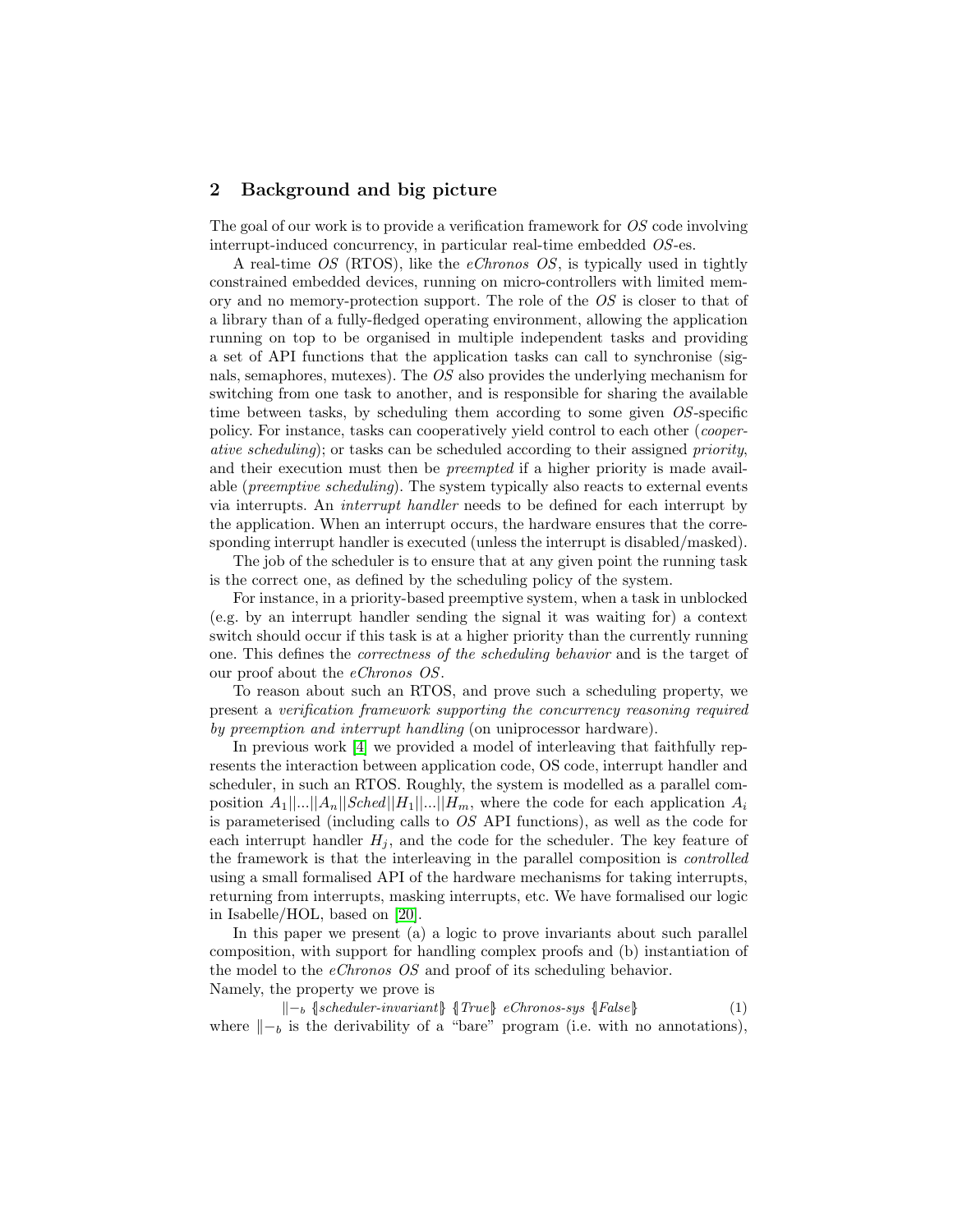and is defined in terms of  $\parallel -i$  at the end of §[4.1.](#page-7-0) The notation  $\parallel -i$  I p c q means that if the (annotated) parallel program  $c$  starts in a state satisfying the precondition p, then the invariant I holds at all reachable execution steps of  $c$ , and the postcondition  $q$  holds if  $c$  terminates. The definition, explained in detail in §[4.1,](#page-7-0) adds an invariant to the original Owicki-Gries statement  $\| − p c q$ , which in turn is an extension of traditional Hoare-logic statement  $\vdash p \ c \ q$ . Owicki-Gries extends the sequential programs of Hoare-logic with two constructs: the parallel composition  $c_1||c_2$  and the AWAIT-statement AWAIT b DO c OD. The execution of  $c_1||c_2$  is the execution of the current instruction of *either*  $c_1$  or  $c_2$ . The statement AWAIT  $b$  DO  $c$  OD can only execute if condition  $b$  is satisfied, in which case  $c$  is executed *atomically* (meaning that  $b$  is still true as  $c$  begins, and reasoning within  $c$  is purely sequential).

eChronos sys is our model of an eChronos system. The eChronos  $OS<sup>4</sup>$  $OS<sup>4</sup>$  $OS<sup>4</sup>$  provides a priority-based preemptive scheduler with static priorities. It comprises about 500 lines of C code and runs on ARM uniprocessor hardware.[5](#page-3-2) Our model is an instantiation of the generic model of interleaving [\[4\]](#page-15-3), with definitions for the scheduler, and for the API system calls (the ones that may influence the scheduling decisions) which are called from application or handler code. This model is given in §[3.](#page-3-0)

Coming back to the property  $(1)$ , it says that the *eChronos* system, starting in any initial state and never terminating, will satisfy the scheduler invariant at every point of execution. The precondition True is always trivially satisfied and the postcondition False is valid because the system is an infinite loop of execution. The invariant property for the *eChronos OS* states that the running task is always the highest priority runnable task. We describe its formal definition and proof in §[4.2.](#page-9-0)

Owicki-Gries reasoning introduces quadratically many proof obligations due to parallelism: indeed our proof for the eChronos scheduling behavior initially generates thousands. However, using a combination of (a) compositional proofs for proving invariants; (b) controlled interleaving to eliminate unfeasible executions; and (c) proof engineering techniques to automate discharging a large number of conditions, we show the feasibility of this approach for a preemptive and interruptible real-time OS running on a uniprocessor §[4.3.](#page-11-0)

# <span id="page-3-0"></span>3 The model

In recent work [\[4\]](#page-15-3) we presented a model of interleaving between application code, interrupt handler code, and scheduler code, for an ARM platform that supports

<span id="page-3-1"></span><sup>&</sup>lt;sup>4</sup> The *eChronos OS* [\[3\]](#page-14-0) comes in many variants, varying in the hardware they run on, the scheduling policy they enforce and the synchronisation primitives they offer. In this paper we simply refer to the *eChronos OS* for the specific variant that we are targeting, called Kochab, which supports the features that create interesting reasoning challenges (preemption, nested-interrupts, etc).

<span id="page-3-2"></span> $^5\,$  We specifically target an ARM Cortex-M4 platform, simply referred to as ARM here.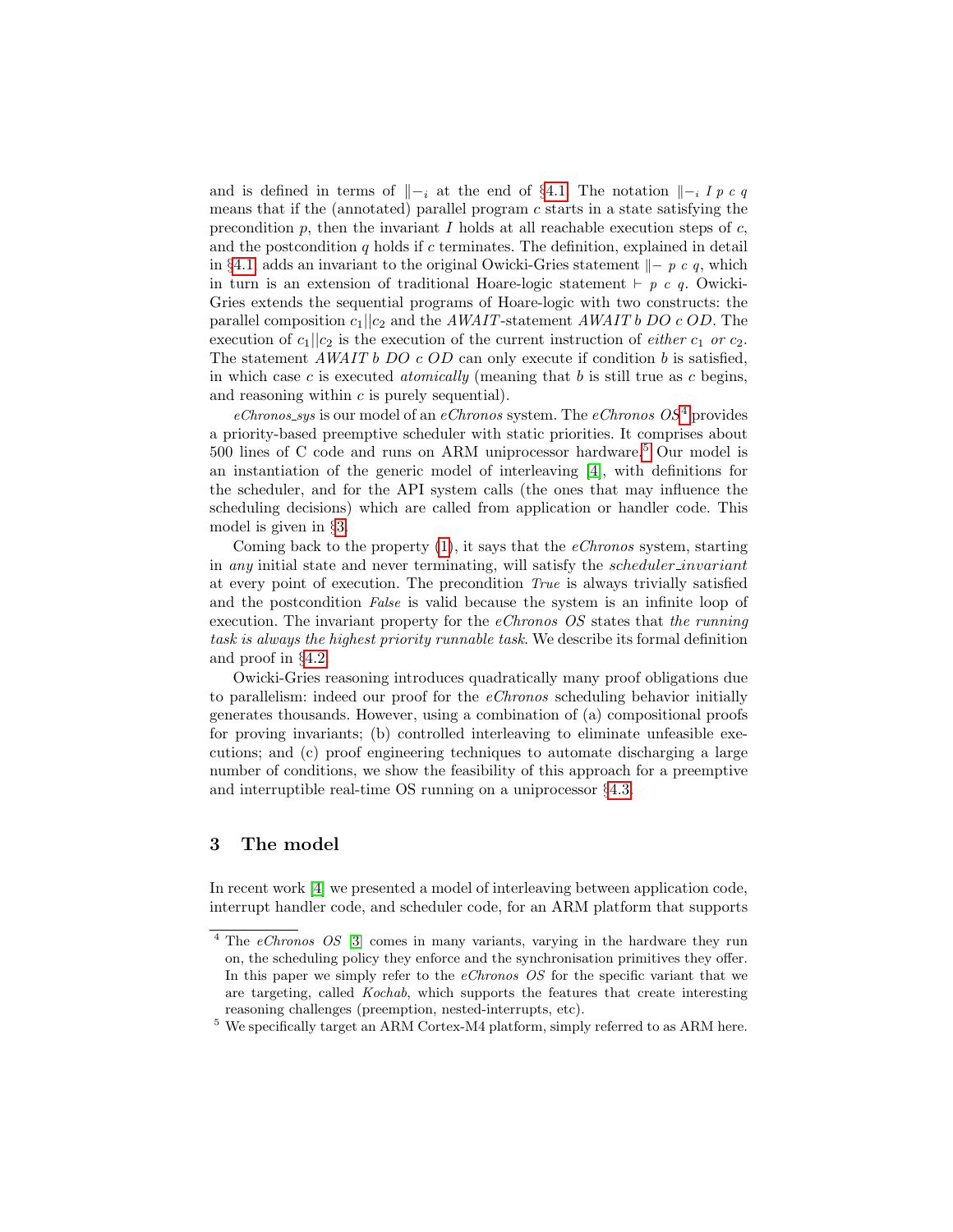both direct and delayed calls to the scheduler. The model was designed to be generic and we then instantiated it to the eChronos OS.

Here we present this model, with several improvements. We explicitly separate the generic portion to clarify how one could use the framework to formalise a different system. We extended the formalisation of the eChronos OS to include system calls that can influence the scheduling decisions. Finally, we introduce non-determinism to properly represent under-specified operations.

#### 3.1 A generic model of interrupt-driven interleaving

In the generic part of the model we focus both on formalising the hardware mechanisms that control interleaving and on faithfully representing the concurrency induced by interrupts. The system is modelled as the parallel composition  $svc_aTake||src_a||src_s||H_1||...||H_m||A_1||...||A_n$ , where the scheduler (*Sched* in §[2\)](#page-2-0) is taking into account here both direct/synchronous calls to the scheduler  $(svc<sub>s</sub>)$ and delayed/asynchronous ones  $(svc_a)$ . ARM provides a direct (synchronous) supervisor call  $(SVC)$  mechanism that can be thought of as a program-initiated interrupt. It is triggered by the execution of the SVC instruction  $(SVC-now)$ , which results in the execution switching to an SVC handler  $(svc<sub>s</sub>)$ . ARM also provides a delayed (asynchronous) supervisor call, also behaving like an interrupt, with instructions allowing programs to enable and disable it. It is triggered by raising a flag ( $svc<sub>a</sub>Req$ ), whose status is constantly checked by the hardware (modelled by  $\mathit{svc}_a\mathit{Take}$ ). If the flag is raised and the asynchronous SVC is enabled, the execution will switch to a specific handler  $(svc_a)$ . In the case of the eChronos OS, both SVC handlers will execute the scheduler.

The formal model of interleaving is presented in Figure [1.](#page-5-0)[6](#page-4-0) The code for the application initialisation, application tasks, interrupt handlers and SVC handlers are parameters as they are system-specific.

The code for each part of the parallel composition is in fact wrapped in an infinite WHILE loop, reflecting the reactive nature of the system. Moreover, to faithfully represent the controlled interleaving allowed by the hardware we awaitpaint most of the code. This means that we introduce an active-task variable, AT, and associate each task, including the interrupt handlers, with a unique identifier. Every atomic statement  $c$  in Task  $t$  is then converted into a statement AWAIT AT=t THEN c END. As described in  $\S2$  $\S2$  this prevents the execution of c until the await-condition holds. Only when the command  $AT:= t$  is performed will Task  $t$  be able to execute. In particular, this means that no other Task  $t'$ with  $t' \neq t$  will be able to interfere. In the model this await-painting is performed by the control function, which recursively wraps every command with an AWAIT.

<span id="page-4-0"></span><sup>6</sup> The model is written in a simple formalised imperative language with parallel composition and await statements, which has the following syntax:

 $c \equiv x := v \mid c$ ;; c | IF b THEN c ELSE c FI | WHILE b DO c OD | AWAIT  $b$  THEN  $c$  END  $\mid$  (COBEGIN  $c \parallel c$  COEND)

The SCHEME constructor models a parametric number of parallel programs, as seen in [\[20\]](#page-15-4). Here this is the number of handlers plus the number of application tasks.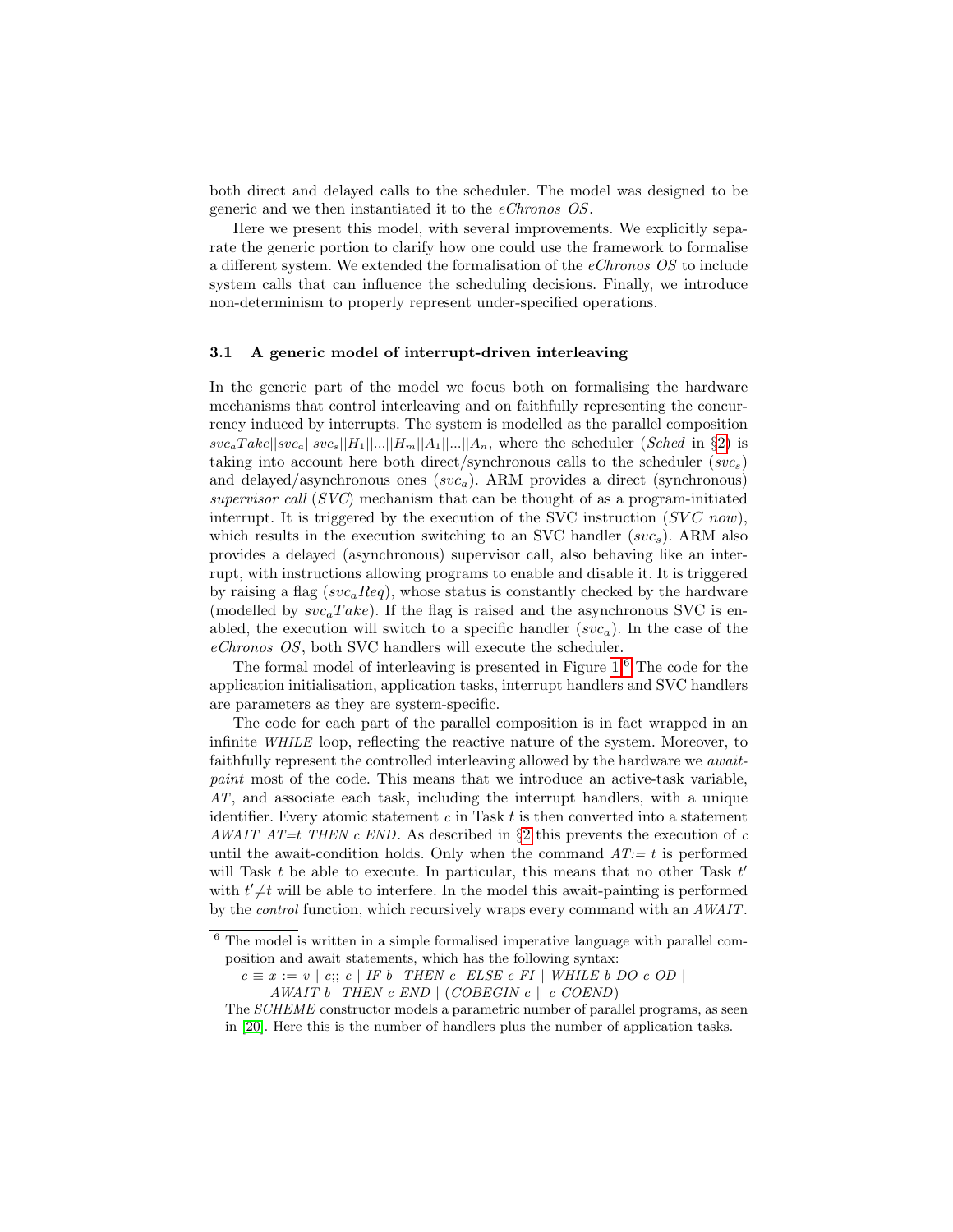definition interleaving app-init svc<sub>a</sub>-code svc<sub>s</sub>-code handler-code app-code  $\equiv$ hardware-init;; app-init;; (COBEGIN WHILE True DO svc<sub>a</sub>Take OD || WHILE True DO control svc<sub>a</sub> svc<sub>a</sub>-code OD || WHILE True DO control svc<sub>s</sub> svc<sub>s</sub>-code OD ||  $SCHEME$  [user $0 \leq i < u$ ser $0 + nb$  Routines] IF  $i \in I$  THEN WHILE True DO ITake i;; control i (handler-code i) OD ELSE WHILE True DO control i (app-code i) OD FI COEND)

<span id="page-5-0"></span>Fig. 1. Definition of generic interrupt-driven interleaving in Isabelle/HOL

To be precise, we await-paint all of the code except for where concurrency can actually occur: during the background hardware routine  $\mathit{svc}_a\mathit{Take}$ , and when an interrupt is taken, IT ake. These represent our model of the hardware mechanisms that control the interleaving and context switching. We define them as below, with an AWAIT with the condition that the interrupt is allowed to be taken. We have previously described these functions in detail [\[4\]](#page-15-3), but abstractly they save the AT variable on a stack (the notation  $x \# xs$  adds x to the list  $xs$ ) and switch to the interrupt or SVC handler. While these are the only places where concurrency is not controlled, they are still guarded by the condition that the interrupt is enabled (is in the set  $EIT$  of enabled interrupts), is not already running (or itself interrupted), and is allowed to interrupt the active task.

can-interrupt  $i \equiv i \in EIT - ATStack \land i \in interrupt\text{-}policy AT$ 

ITake  $i \equiv AWAIT$  can-interrupt i THEN  $ATStack := AT # ATStack; AT := i END$ 

 $svc_a\,Take \equiv AWAIT \, svc_a\,Req \wedge can-interrupt \, svc_a$ THEN ATStack := AT # ATStack;; AT :=  $svc_a$ ;;  $svc_a$ Req := False END

One of the central features of the eChronos OS is that while OS code is interruptible, it is not preemptible. In practice, this means that although standard interrupts are handled immediately, the call to the scheduler via the  $SVC_a$ interrupt is delayed until the OS code is completed. To achieve this,  $SVC_a$  is temporarily removed from  $EIT$ , ensuring that  $\mathit{src}_a\mathit{Take}$  cannot execute.

We also provide a model of the  $SVC_{.}$  now and IRet hardware instructions that are called by OS functions.

 $SVC-now \equiv ATStack := AT \# ATStack;; AT := suc_s$ 

 $IRet \equiv IFs$  svc<sub>a</sub>Req  $\wedge$  can-interrupt' svc<sub>a</sub> THEN  $AT := svc_a$ ;;  $svc_aReq := False$  $ELSE AT := hd ATStack; ATStack := tl ATStack FI$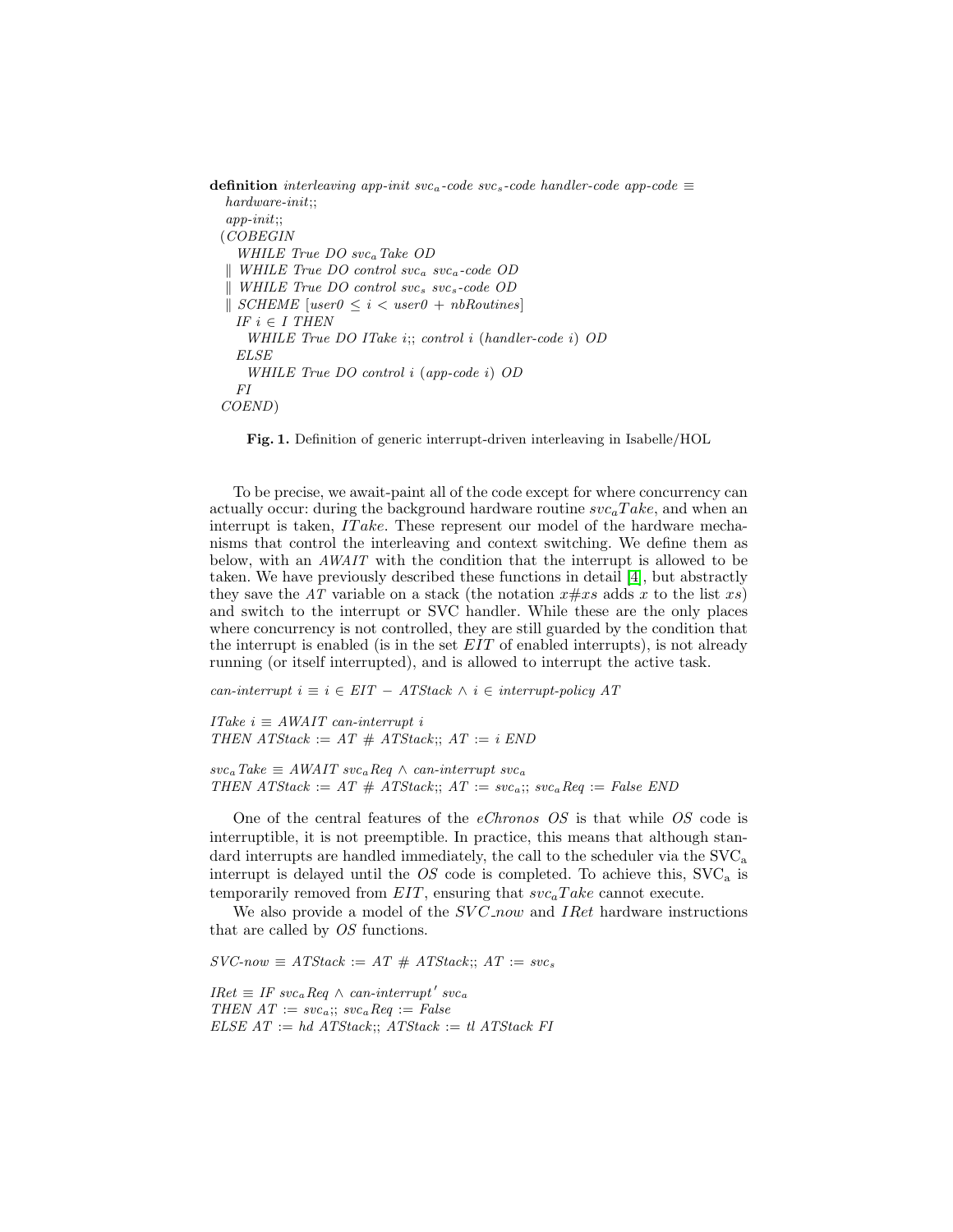can-interrupt'  $i \equiv i \in EIT - ATStack \land i \in interrupt\text{-}policy (hd ATStack)$ 

 $SVC_{.}$  is used to directly switch to the SVC interrupt handler. IRet returns control from an interrupt handler: it either switches control to  $svc_a$  (if  $svc_a$  has both been requested and is allowed to interrupt the head of  $ATStack$ ) or returns control to the head of  $ATStack$ , which was saved as part of  $ITake$ . Although not explicitly part of interleaving, we require that the last command of svc<sub>a</sub>-code, svc<sub>s</sub>-code, and handler-code is IRet. This can be checked when instantiating the interleaving model to a specific system.

#### 3.2 Instantiation to the eChronos OS

To model the eChronos OS we now just need to instantiate the above framework with the OS specific code. We give an overview of this instantiation below<sup>[7](#page-6-0)</sup> while the full details can be found online [\[1\]](#page-14-1) or in our previous paper [\[4\]](#page-15-3).

 $eChronos-sys \equiv interleaving eChronos-nit eChronos-svc_a-code eChronos-svc_s-code$ eChronos-handler-code eChronos-app-code

 $eChronos-svc_a-code \equiv schedule;; context-switch \ True;; IRet$ 

 $eChronos-svc_s-code \equiv schedule; context-switch False;$  IRet

 $eChronos-handler-code i ≡ E := {E' | E ⊆ E'}; soc_a Request;; IRet$ 

 $eChronos-app-code i ≡ userSyscall := {SignalSend, Block};$ ;  $IF$  user $S$ yscall = Signal $Send$ THEN  $\mathit{svc}_a\mathit{Disable}$ ;;  $R \in \{R' \mid \forall i.\; R\; i = \mathit{Some}\; \mathit{True} \longrightarrow R' \; i = \mathit{Some}\; \mathit{True} \}$ ;; svcaRequest;; svcaEnable;; WHILE svcaReq DO SKIP OD  $ELSE$  IF userSyscall = Block THEN  $\mathit{svc}_a\mathit{Disable}$ ;;  $R := R(i \mapsto \mathit{False})$ ;;  $\mathit{SVC-now}$ ;;  $\mathit{svc}_a\mathit{Enable}$ ;; WHILE svcaReq DO SKIP OD FI  ${\cal FI}$ 

In this work we focus on the scheduling behaviour, modelling only the parts that might affect scheduling decisions. These decisions depend on two variables, R for runnable tasks and  $E$  for the events signalled by interrupt handlers.

The parameters  $eChronos\_svc_a\_code$  and  $eChronos\_svc_s\_code$  are almost identical and are used by the OS to call the scheduler. First, schedule, defined below, picks the next task to run by first updating  $R$  through handling the unprocessed events E before using whichever scheduling policy is in place. After choosing the task a context switch is performed, with the old task being saved and the new task being placed on the stack.

<span id="page-6-0"></span><sup>7</sup> For presentation purposes, we omit ghost variables added to the program for verification purposes. The notation  $x : \in S$  stands for non-deterministically updating x to be any element of S.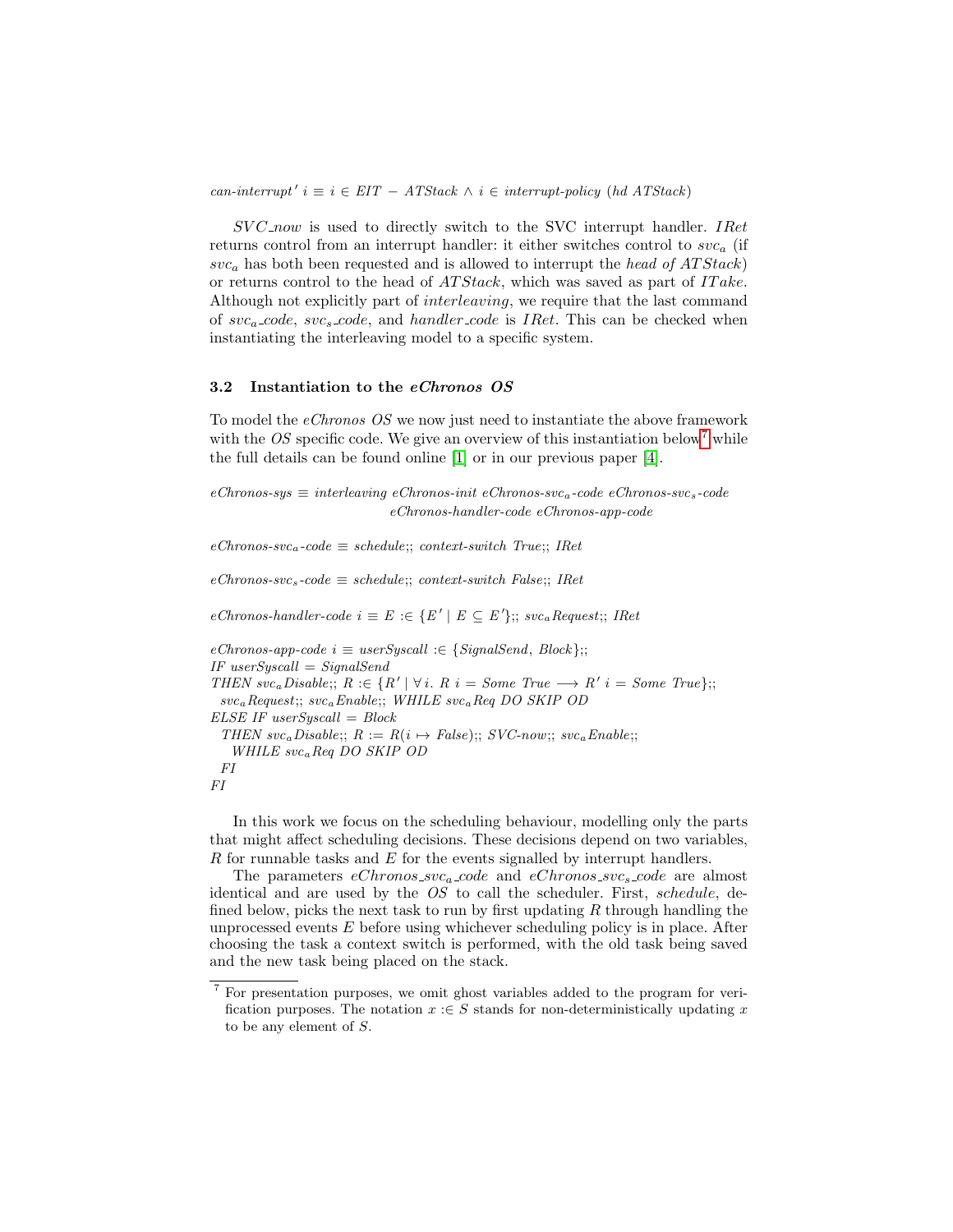$schedule \equiv nextT := None;$ WHILE  $nextT = None$ DO E-tmp := E;;  $R :=$  handle-events E-tmp R;;  $E := E - E$ -tmp;;  $nextT := sched-policy \ R \ OD$ 

context-switch preempt-enabled  $\equiv$  $contexts := contexts(curUser \rightarrow (preempt-enabeled, ATStack));;$  $curUser := the nextT; ATStack := sud (the (contexts curve,curUser));$ IF fst (the (contexts curUser))  $THEN$   $svc<sub>a</sub> Enable$ ELSE svcaDisable FI

Next, *eChronos\_handler\_code* is mostly application-provided and is only allowed to affect the behaviour of the OS by expanding the set of events E. A flag is then raised saying that the scheduler should be run as soon as enabled. To finish, the handler, by calling IRet, either returns control to the previously executing context or, if allowed, switches control to the scheduler.

Finally, the only way the application code can affect the interleaving behaviour is via system calls. We model two representative syscalls, *signal\_send* and block. In the eChronos OS, syscalls run with interrupts enabled, but preemption disabled; that is, they are surrounded by disabling and enabling the  $svc_a$  interrupt. This is to delay a call to the scheduler requested by an interrupt handler until *after* the OS syscall is finished. Each syscall ends with a loop that ensures that, if required, the scheduler executes before the OS returns control to the application. The syscall *signal\_send* increases the set of runnable tasks and sets a flag indicating that the scheduler needs to be run, while block modifies  $R$ so that the specific application task is no longer runnable and then directly calls  $\mathit{svc}_s$  via  $\mathit{SVC}$  now.

### 4 Proof framework and scheduler proof

#### <span id="page-7-0"></span>4.1 Framework and compositionality lemma

In this section we explain our definition of *derivability of a (bare)* parallel program c with respect to an invariant I, precondition p and postcondition q, denoted  $\parallel -b I \, p \, c \, q$ . We present the framework that we build to ease the proof of such a statement, by assuming helper invariants, and decomposing the proof into composable subproofs. In §[4.2,](#page-9-0) we use this framework to state and prove the scheduler correctness  $\|-b$  {scheduler-invariant} {True} eChronos-sys {False}.

We use the Owicki-Gries  $(OG)$  treatment of concurrency, captured in Isabelle/HOL by Prensa [\[20\]](#page-15-4). Reasoning about high-performance shared-variable system code requires a very low level of abstraction [\[4\]](#page-15-3), and motivated our choosing OG over alternatives such as the the more structured Rely-Guarantee method. Futhermore, our goal was to verify existing code rather than to synthesise new code, i.e. a bottom-up proof rather than a top-down correctnessby-construction exercise. An attractive possibility, however, is to now use the invariants and assertions that OG and the code helped us to synthesise, and to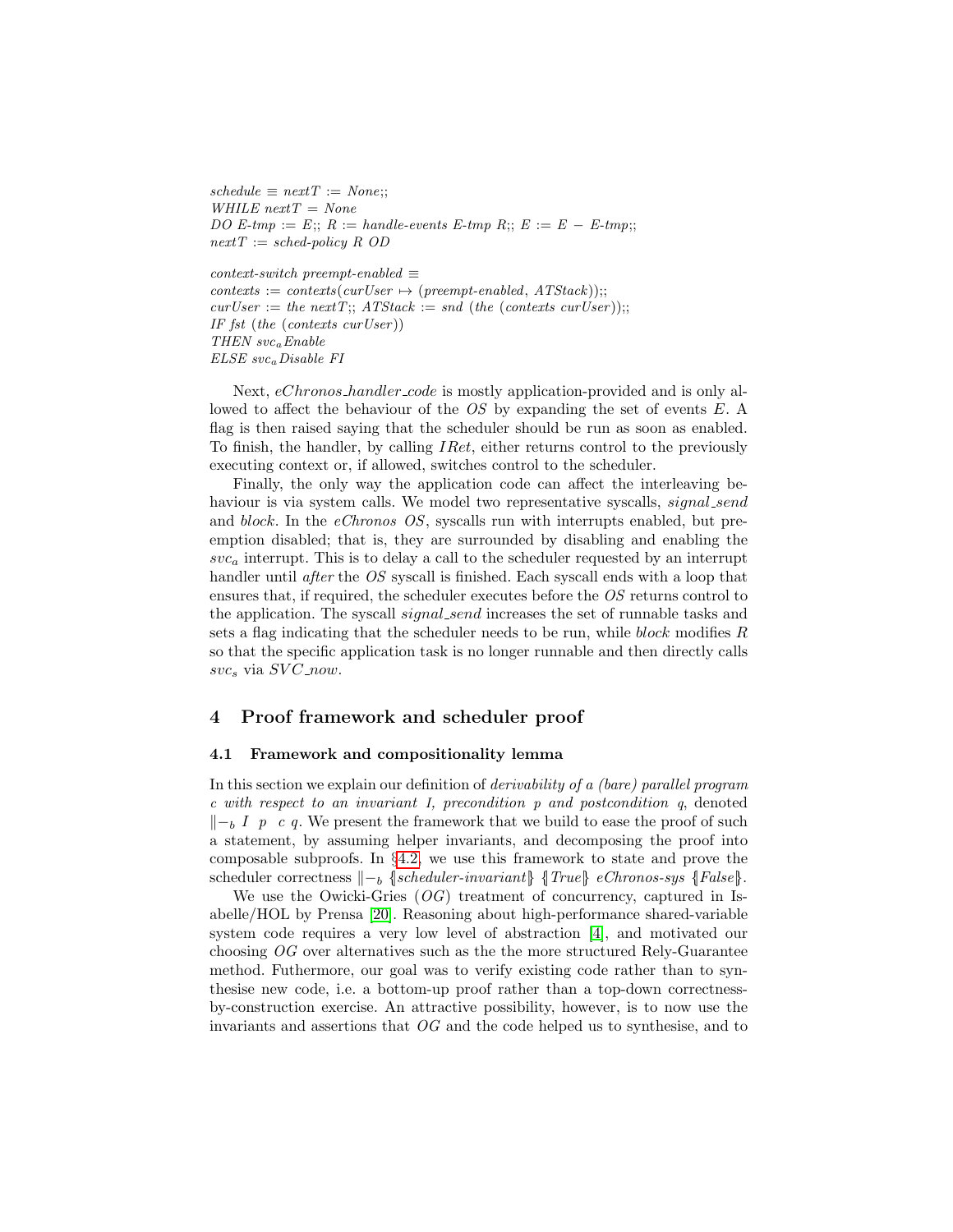explore whether with that "head start" a Rely-Guarantee approach would be possible: probably it would suggest proof-motivated modification to the code.

The OG method, introduced 40 years ago, extends the Hoare-style assertionalproof technique to reason about a number of individually sequential processes that are executed collectively in parallel. Namely, OG provides (1) a definition of validity of a Hoare triple over a (fully annotated) parallel composition of programs, denoted  $\equiv p \, c \, q$ ; (2) a set of proof rules for efficient verification of such a statement, with an associated *derivability* statement, denoted  $\parallel - p \ c \ q$ ; (3) a soundness theorem of the rules w.r.t validity, namely  $|| - p c q \rightarrow || = p c q;$ and finally (4) an automated verification condition generator (VCG), i.e. a tactic oghoare in Isabelle/HOL to decompose a derivability statement into subgoals.

We explain these standard *OG* definitions before going into our extensions, which are proved sound with respect to the concurrency semantics. In the following,  $c$  and  $ac$  are mutually recursive datatypes;  $c$  is sequential code, which can contain a parallel composition of annotated code, ac. The parallel composition consists of a list of annotated programs with their postconditions. An annotated program can contain an AWAIT statement, whose body is a sequential program.

$$
c \equiv x := v \mid c; c \mid IF b THEN c ELSE c FI \mid WHILE b DO c OD \mid
$$
  
\n
$$
COBEGIN \, ts \, COEND
$$
  
\n
$$
ts \equiv [] \mid (aco, \{a\}) \# ts
$$
  
\n
$$
aco \equiv None \mid Some \, ac
$$
  
\n
$$
ac \equiv \{a\} \, x := v \mid ac; ac \mid \{a\} \, IF b THEN \, ac \, ELSE \, ac \, FI \mid
$$
  
\n
$$
\{a\} \, WHILE b \, INV \, \{a\} \, DO \, c \, OD \mid \{a\} \, AWAIT \, b THEN \, c \, END
$$

In the above b is a boolean expression, and a is an assertion. Validity  $\parallel = p \cdot c \cdot q$ is defined in terms of the execution semantics of the program, as in Hoare logic (all states reachable via multiple steps of execution from initial states satisfying the precondition will satisfy the postcondition). The execution of the standard language constructs is also defined as in Hoare logic. For parallel composition, one of the programs is at each step non-deterministically chosen to make progress. For the AWAIT statement, the body is executed, under the condition that the guard is satisfied (and that the body does not contain any parallel composition). The derivability rules ( $\parallel - p \, c \, q$ ) are also the same as for Hoare logic. The key feature of OG is providing a proof rule for parallel composition, which consists in showing *local correctness* and *interference-freedom* for a list  $[(Some\ ac_1, q_1), ..., (Some\ ac_n, q_n)]$  of annotated programs. Each program  $ac_i$ and postcondition  $q_i$  is first proved correct in isolation using standard sequential Hoare logic rules. Then, each assertion  $a$  in  $ac<sub>i</sub>$  is proved to not be interfered with by any (annotated) statement  $\{a'\}\;st'$  in another program  $ac_j$  (shown using standard Hoare logic as well:  $\{a \wedge a'\}$  st'  $\{a\}$ ). This interference-freedom requirement makes the OG technique non-compositional and quadratic. However, in systems with limited concurrency like ours, the complexity is reduced and we apply proof engineering techniques to make it scale to verify real OS scheduling behavior.

Our first, small, extension to the original definition of derivability is to explicitly talk about the invariant of the program. The programs we target are infinite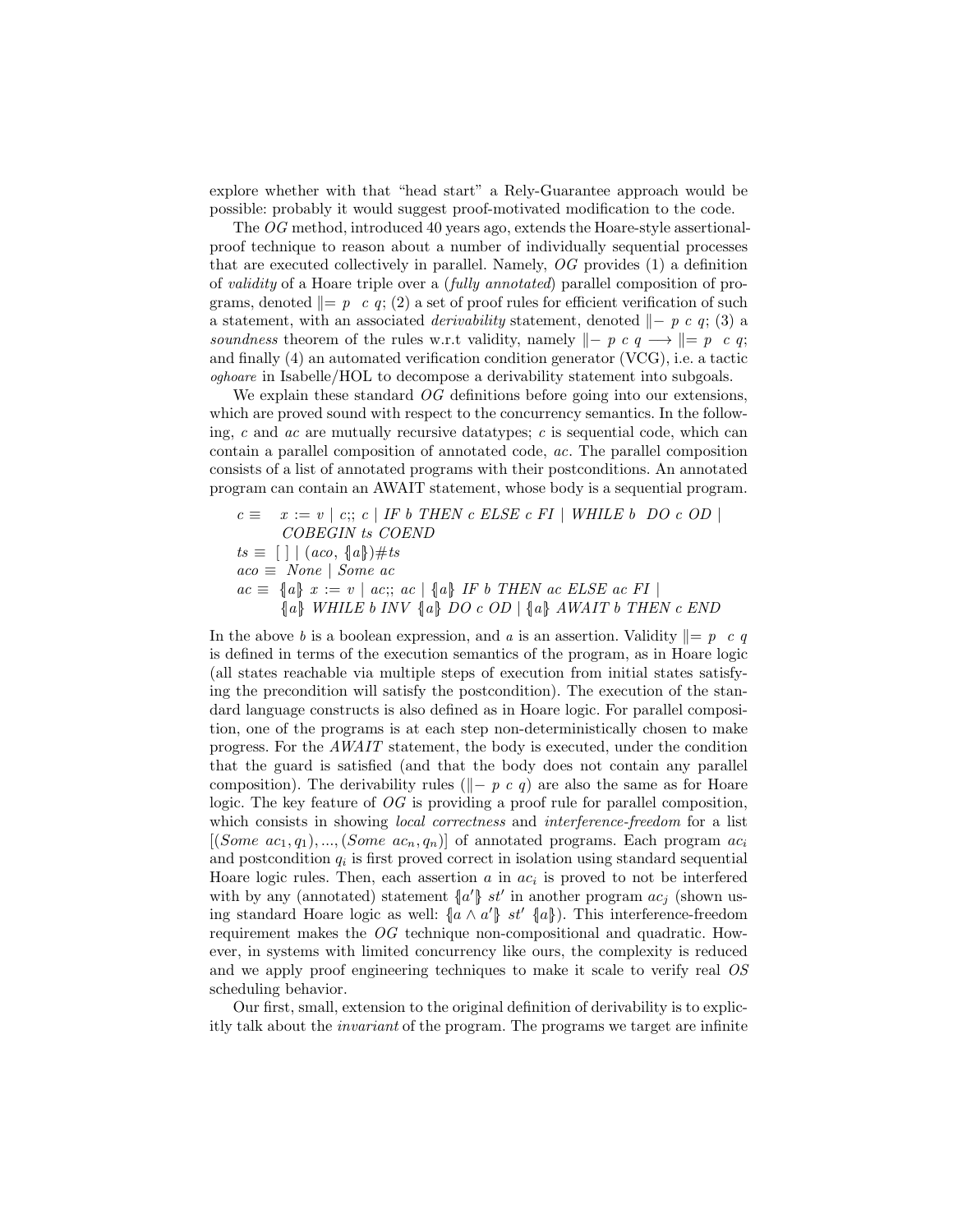loops, where the postcondition is not reached. Therefore, their correctness can be expressed better in terms of an invariant over their execution. An invariant for an annotated program is merely a property repeated in all annotations. However, manually inserting it everywhere is tedious, error-prone and results in bad readability. Instead, we define the derivability of invariants as follows:

$$
\parallel -i I p c q \equiv \parallel -p (add-inv.com I c) q
$$

where  $add.inv.com$  I c simply inducts over the structure of program c and adds a conjunction with I to all annotations.

Our second extension is to be able to assume a helper invariant, while proving a main invariant. This feature is necessary in larger proofs where the property of interest relies on a number of other invariants. These invariants might need different sets of annotations; proving them all together quickly becomes unreadable, and even infeasible due to the explosion of complexity. It also makes it hard for multiple people to work on a single proof. We modify the original set of OG derivability rules to allow assuming an invariant, denoted  $I \parallel - p \ c \ q$ , as follows: preconditions get an extra conjunction with I (i.e. I can be assumed true initially) and postconditions get an extra implication from I (i.e. the postcondition itself only need to be proven if I holds). Then  $\parallel - p \ c \ q \ \text{simply stands}$ for UNIV  $\Vert -p c q$  (UNIV is the universal set) and  $I' \Vert -i I p c q$  stands for  $I' \parallel -p$  (add-inv-com I c) q. Putting things together, we provide a compositionality lemma to decompose the proof along the invariants.

$$
\frac{I' \parallel_{-i} I p c q \qquad \parallel_{-i} I' p' c' q' \qquad merge-prog.com c c' = Some c''}{\parallel_{-i} (I' \cap I) (p \cap p') c'' (q \cap q')}
$$

where the merge of two programs requires the programs to only differ on annotations (i.e. have identical program text), and if so, returns the same program text with merged annotations (by conjunction). Our proof of the  $eChronos$  scheduler uses this lemma extensively, and would have not been tractable without it.

Finally we define the derivability of an invariant  $I$  over a *bare* program (i.e. not annotated) as the existence of an appropriate annotation sufficient to prove I, as follows:

$$
\| -_b I \ p \ c \ q \equiv \exists c'. \ extract\text{-}prg \ c' = c \land \| -_i I \ p \ c' \ q \tag{3}
$$
\nSince invariants are merely annotations, we can prove an introduction rule for  
derivability, which allows us to directly introduce helper invariants:

$$
\frac{\exists c'.\ extract\cdot prg\ c' = c \land \parallel_{-i} (I \cap I') \ p\ c'\ q}{\parallel_{-b} I \ p\ c\ q} \tag{4}
$$

#### <span id="page-9-0"></span>4.2 The statement and its proof

Now that we have defined our framework, we present the statement of eChronos' scheduler correctness:

<span id="page-9-1"></span>
$$
\| -_b \text{ {scheduling-invariant} } \text{ {True} } e\text{ Chromos-sys {False} } \tag{1}
$$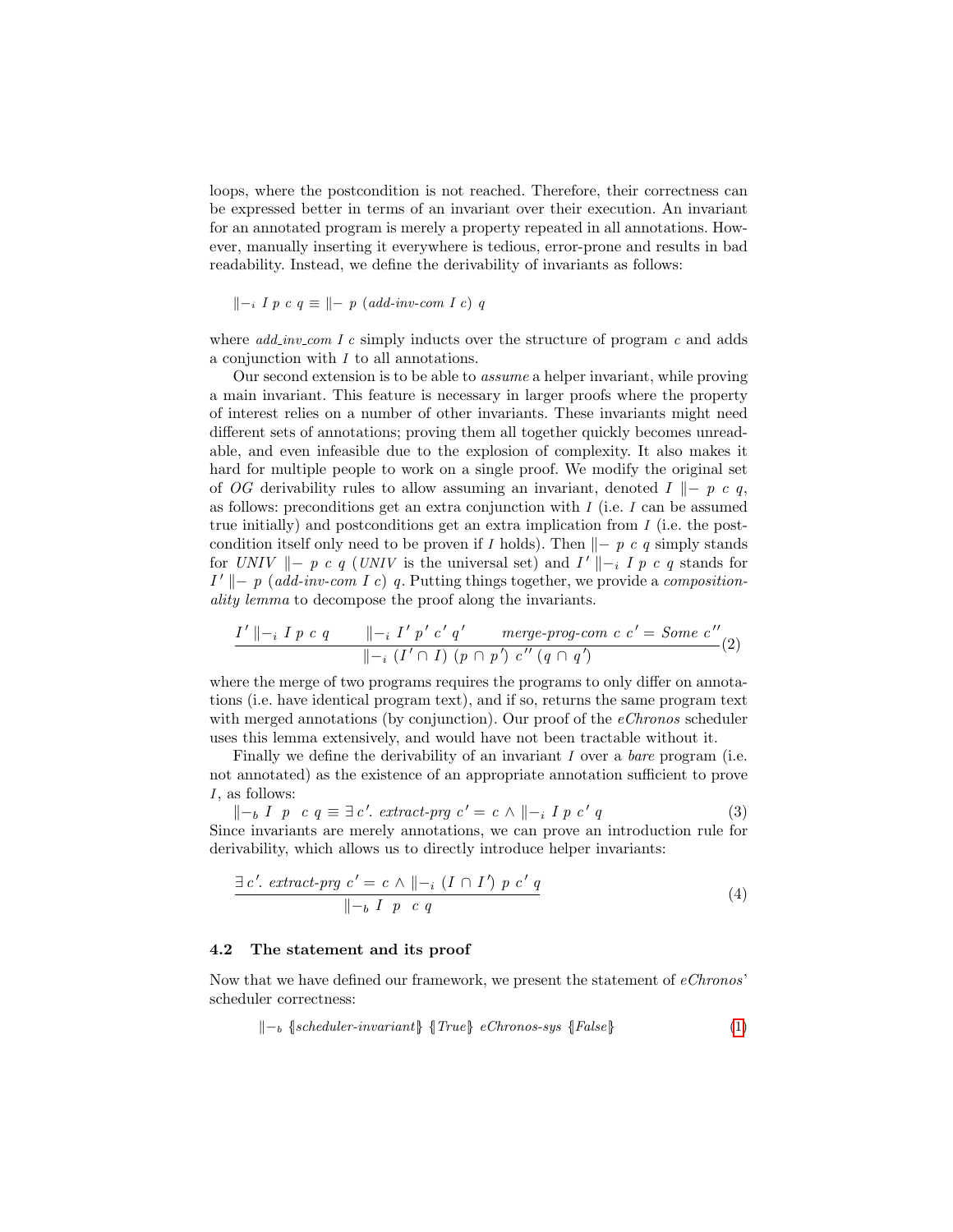The definition of  $eChronos_{-sys}$  is described in §[3.](#page-3-0) Here we define scheduler invariant and explain its proof.

As previously mentioned, the key property enforced by the eChronos OS is that the running application task is always the highest priority runnable task. We express this property as an invariant *scheduler\_invariant*, defined as follows:

scheduler-invariant  $x \equiv$  $AT x \in U \wedge svc_a \in EIT x \wedge \neg svc_aReg x \longrightarrow$ sched-policy (handle-events  $(E x) (R x) = Some (AT x)$ 

where  $x$  is the current state. The statement says that whenever the currently active task is a user (i.e. not an interrupt handler and not the scheduler), and we are not inside a system call (we will come back to that), then that user is indeed the one supposed to be running, according to the scheduling policy. The latter is expressed by the fact that the scheduling policy would choose the running user if re-run with the current values of events  $E$  and of the runnable set  $R$ .

The condition of not being in a system call is because, as explained in §[3,](#page-3-0) preemption is turned off during system calls, meaning that any asynchronous request for the scheduler is delayed until the system call finishes running. Therefore, when the currently active task is a user, but is inside a system call, it might not be of highest priority. However, as soon as the system call is finished, the execution must not go back to that user but must instead immediately call the scheduler. The invariant should, therefore, only be checked outside of system calls. Being outside a system call is defined by the asynchronous scheduler being enabled. [8](#page-10-0) The third premise represents the specific situation where preemption is turned back on, but the request for asynchronous scheduling is still on, waiting for the hardware to do the switch (as explained in §[3\)](#page-3-0). The execution only goes back to the user when this asynchronous scheduling request has been handled.

Now we describe how we prove  $(1)$ . We use lemma  $(4)$ , and for this we create a suitable complete annotation of eChronos sys sufficient to prove the invariant scheduler\_invariant. The details of the annotations are not particularly insightful, but the process of identifying them and incrementally building them is discussed at the end of this section. The main theorem we prove is:

<span id="page-10-2"></span><span id="page-10-1"></span> $\|\cdot\|_i$  ({|scheduler-invariant} ∩ helper-invs) {|True}} eChronos-sys-ann {|False} (5)

where  $eChronos_{sys\_ann}$  is the fully annotated program, whose extracted program text is  $eChronos_sys$ , and where *helper-invs* are a set of nine invariants about eChronos state variables and data structures, required to prove scheduler invariant. We prove lemma [\(5\)](#page-10-1) by applying the compositionality lemma. We first prove the scheduler invariant assuming all the helper invariants:

helper-invs  $|-i$  {|scheduler-invariant {| True} eChronos-sys-ann {|False} (6) We then prove each helper invariant independently (and this can be done by different people, increasing efficiency). These invariants reveal much about the data structures but do not represent a high level correctness property of the

<span id="page-10-0"></span> $8$  Disabling the scheduler is one of the functions that the *eChronos OS* does not export, to keep control of latency, as mentioned in §[1.](#page-0-1)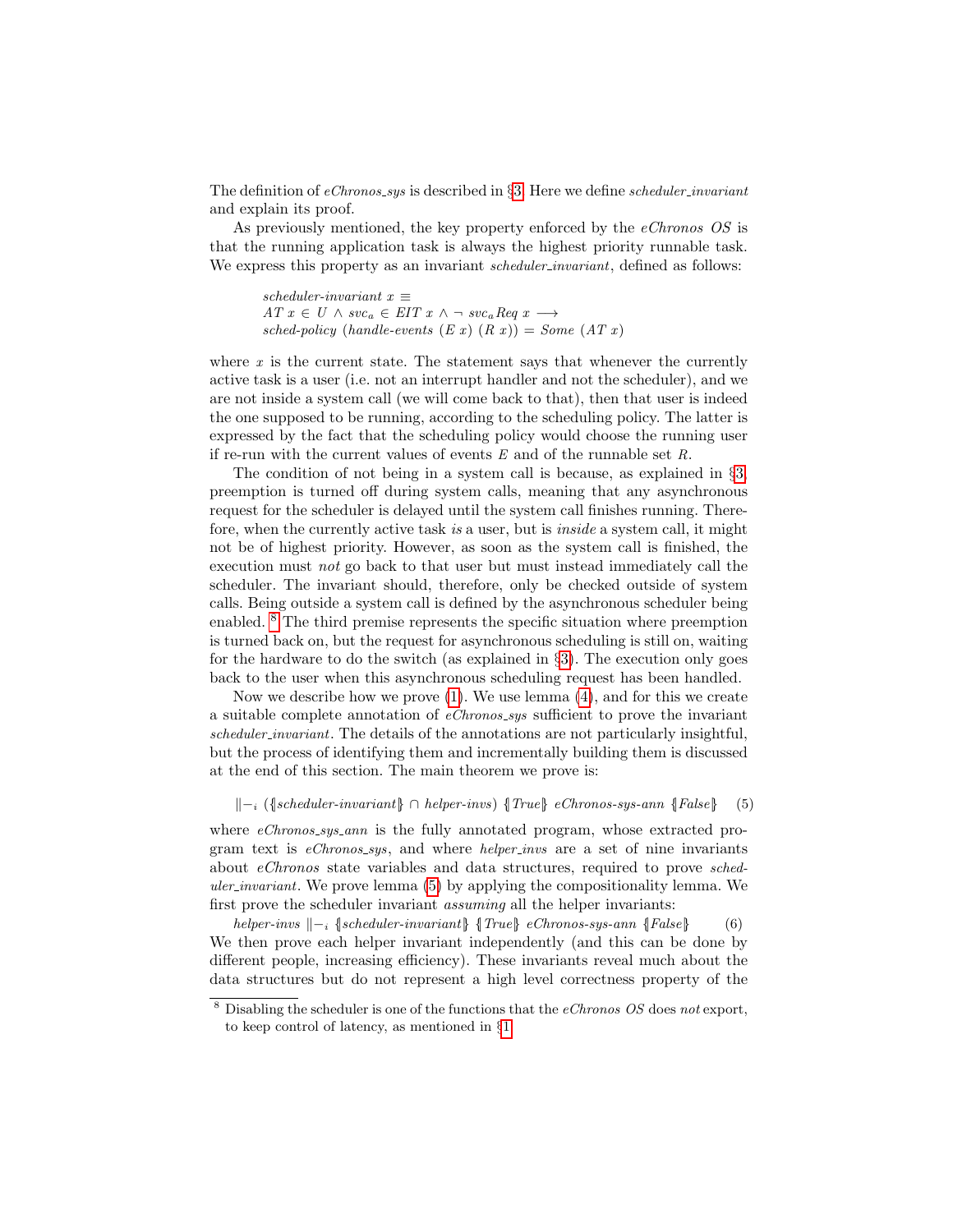eChronos OS. We omit their definitions for space reasons (they are available online [\[1\]](#page-14-1)), and just give two representative examples:

last-stack-inv  $x \equiv$  last  $(AT x \# ATStack x) \in U$  $qhostP\text{-}inv\ x \equiv qhostP\ x \longrightarrow AT\ x \in I \cup \{svc_a, svc_s\}$ 

The first invariant describes the allowed shape of the stack, namely that its last element is always a user task. It is representative of the invariants about the data structures. The second invariant is representative of the need for ghost variables to express where certain programs are in their execution. Here  $q \text{hostP}$  is a ghost flag that represents the fact that the asynchronous scheduler is running. The invariant  $ghostP_{inv}$  ensures that  $ghostP$  cannot be set if the active task is a user application. It is needed in the proofs of interference-freedom of user applications' assertions: it tells us that the asynchronous scheduler instructions cannot violate them as they cannot be running.

For each of the nine helper invariants, we prove that it is preserved by eChronos\_sys\_ann. Some of them rely on others so we reuse the compositionality lemma for these.

We proved all of these helper lemmas along with lemma  $(6)$  in an iterative process to discover the required annotations. Roughly, we start with minimal annotations, and run the oghoare tactic to generate the proof obligation for local correctness and interference-freedom. We apply the techniques discussed in §[4.3](#page-11-0) to reduce the number of subgoals by removing duplication and automatically discharging as many as possible. We are then left with a manageable set of subgoals, where we can identify which assertion in the program is being proved, and can start augmenting assertions as required to prove these subgoals.

#### <span id="page-11-0"></span>4.3 Proof-engineering considerations

The oghoare proof tactic, offered in the Isabelle distribution and derived from [\[20\]](#page-15-4), is the VCG used for decomposing an annotated program into subgoals. Each of these goals is ultimately either a judgement that the precondition for each program step is sufficient to demonstrate its postcondition or that a given annotation is not interfered with by anything else running in parallel.

The tactic is defined as a mutually recursive function that decomposes program sequencing, program (user-defined) annotations, and parallel composition. The provided implementation of this tactic results in a quadratic explosion of proof obligations: a ∼200 line parallel program takes oghoare ∼90 seconds to generate ∼3, 000 subgoals.

Rather than solve each of these goals by hand, we chose to write a single custom tactic which was powerful enough to solve all of them. Here we leveraged Isabelle's existing proof automation and parallelisation infrastructure [\[17\]](#page-15-5). With some instrumentation and custom lemmas, Isabelle's *simplifier* [\[18,](#page-15-2) §3] can discharge almost all of the subgoals produced from oghoare. Isabelle's provided PARALLEL GOALS tactical allows us to apply our custom tactic to all subgoals simultaneously in parallel, resulting in a significant reduction in overall proof processing time. Despite this infrastructure, however, these ∼3, 000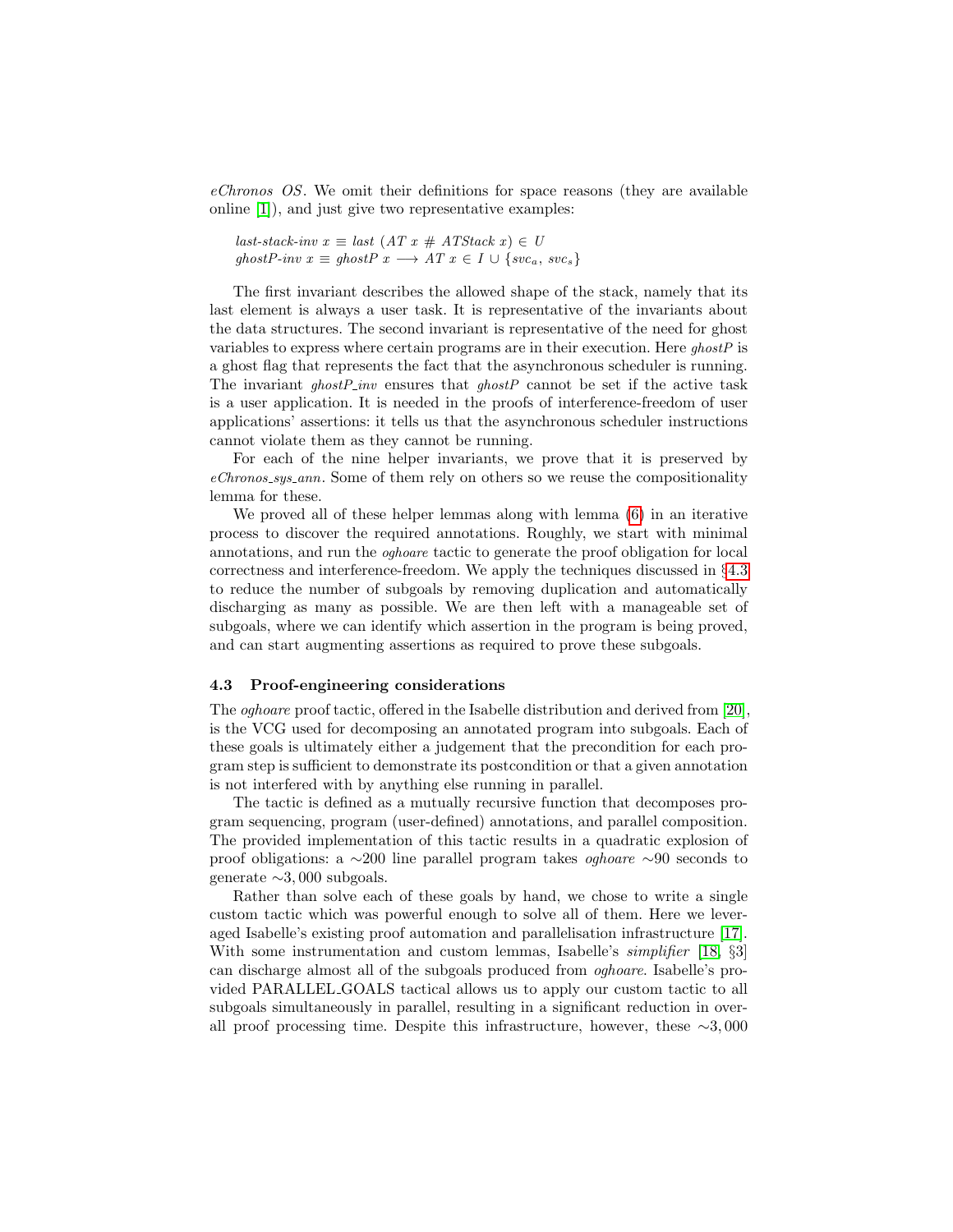subgoals can still take over an hour to prove. This is impractical from a proof engineering perspective, as this proof needs to be re-run every time the tactic is adjusted or the program annotations are changed. This prompted the development of several proof engineering methodologies that, although generally applicable, were instrumental in the completion of this proof.

Subgoal deduplication and memoization An initial investigation revealed that many of the proof obligations produced by oghoare were identical. Isabelle's provided distinct subgoals tactic can remove duplicate subgoals, but takes over 30 seconds to complete on 3, 000 subgoals. We found that we could instead store proof obligations as goal hypotheses as they are produced, which are efficiently de-duplicated by Isabelle's proof kernel. This adds negligible overhead, and results in approximately a 3-fold reduction in the total number of proof obligations.

This large number of duplicate subgoals is a consequence of having many identical program annotations. The oghoare tactic recurses on the syntax of the annotated program, generating non-interference verification conditions for each annotation. Rather than complicate the implementation of oghoare, we chose to simply de-duplicate these proof obligations as they are produced.

Although this de-duplication reduces the total time required to finish the proof, it still indicates that the oghoare tactic is doing redundant computation and that the observed ∼90 second overhead could be reduced. To address this, we developed a new tactical for memoization, SUBGOAL CACHE, which caches the result of applying a given tactic to the current subgoal. When the tactic is subsequently invoked again, the cache is consulted to determine if it contains a previously-computed result for the current subgoal. On a cache hit, the stored result is simply applied rather than having the tactic re-compute it. Isabelle's LCF-style proof kernel guarantees that such a cache is sound, as each cached result is a previously-checked subgoal that was produced by the kernel.

We applied SUBGOAL CACHE to each of the mutually recursive tactics that oghoare comprises. Including subgoal de-duplication, this change reduces the running time of *oghoare* from ∼90 seconds to ∼5 seconds (on a ∼200 line program), without requiring any change to the underlying algorithm.

Subgoal proof skipping Even once these ~3,000 subgoals have been deduplicated down to ∼1, 000 distinct subgoals, discharging them all can take between 5 and 30 minutes, depending on the particular annotations. The development strategy was to run the simplifier on all the subgoals and then analyse those that remained unsolved. Each iteration required adding additional program annotations or providing the simplifier with additional lemmas in order to discharge more subgoals. This would then require waiting for up to 30 minutes again to see if the change was successful.

To save time, we added another tactical, PARALLEL GOALS SKIP, which builds on Isabelle's skip proofs mode and PARALLEL GOALS tactical. This tactical is equivalent to the existing PARALLEL GOALS, but records which subgoals were successfully discharged as global state data. This global record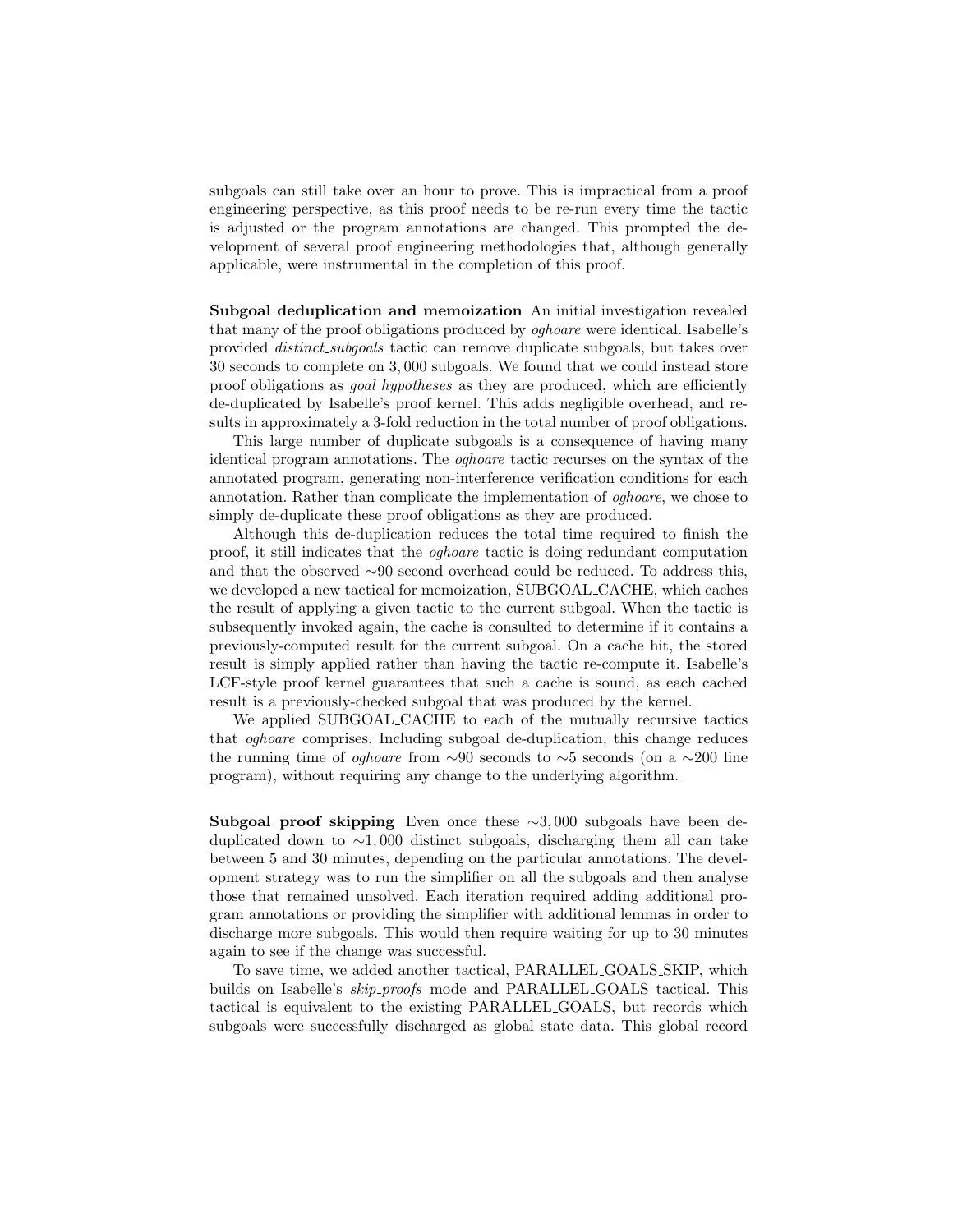can then be accessed if the tactic is re-executed in Isabelle/jEdit (after, for example, going back and adding another annotation to the function). When re-executing the tactic, subgoals that were previously discharged are instead simply *skipped* and assumed solved. In practice, this reduces the effective iteration time from minutes to seconds, depending on the significance of the change. When the proof is complete, PARALLEL GOALS SKIP is then replaced with PARALLEL GOALS in order to avoid skipping proofs and guarantee soundness.

Together these methodologies make this approach far more tractable and scalable than was previously thought possible.

# 5 Related work

We discuss models of interrupts, verification of operating systems, models of real-world systems with concurrency, and automation and mechanisation of OG.

The closest work to ours formalises interrupts explicitly [\[9,](#page-15-6)[13,](#page-15-7)[12\]](#page-15-8), using "ownership" to reason about resource sharing. That provides verification modularity, but the run-time discipline it induces limits the effective concurrency unacceptably for a real-time system where low latency is paramount. Indeed, they assume that interrupts are disabled when data is shared and during scheduling and context switching; we do not. They also do not support nested interrupts, although some [\[9\]](#page-15-6) do suggest how they could. However, one [\[12\]](#page-15-8) does support multicore.

Other works in OS verification, less closely related, either do not model interrupts, or target systems where OS code runs with interrupts disabled. Close to the eChronos OS is FreeRTOS [\[2\]](#page-14-2), a real-time OS for embedded microcontrollers. Its verification has been the target of several projects: in [\[7,](#page-15-9)[10,](#page-15-10)[6\]](#page-15-11), the focus of the verification is on the scheduling policy itself (picking the next task), or on the correct handling of the data-structure lists and tasks by the scheduler. While FreeRTOS runs with interrupts mostly enabled, interrupt handling is not modelled in these works, nor is context-switching. That work is complementary to ours, where we leave the policy generic. In [\[5\]](#page-15-12), the authors target progress properties (absence of data-race and deadlock) of their proposed multicore version of FreeRTOS. Again, this is orthogonal to our focus on correctness. Another embedded real-time OS that has been verified [\[14\]](#page-15-13) is used in the OSEK/VDX automotive standard. It has been model-checked in CSP, and the interleaving model has some similarities with ours, where tasks are in parallel composition with the scheduler. But again, interrupts are out of scope.

In OS verification generally, existing, larger OS-es that are formally verified [\[16,](#page-15-14)[21\]](#page-15-15), run with interrupts disabled throughout the executions of system calls from applications, making those calls' executions sequential.

Finally, a notable verification effort outside the pure OS world is on-the-fly garbage collection (GC) in a relaxed memory model [\[11\]](#page-15-16). They too chose the rigour of Isabelle/HOL, and used a system-wide invariant. Concurrency control is via message passing, while the eChronos OS uses shared variables.

A GC is also the target of the main existing use of formalised and mechanised Owicki-Gries. Prensa, the author of the  $OG$  formalisation [\[20\]](#page-15-4) in Isabelle/HOL,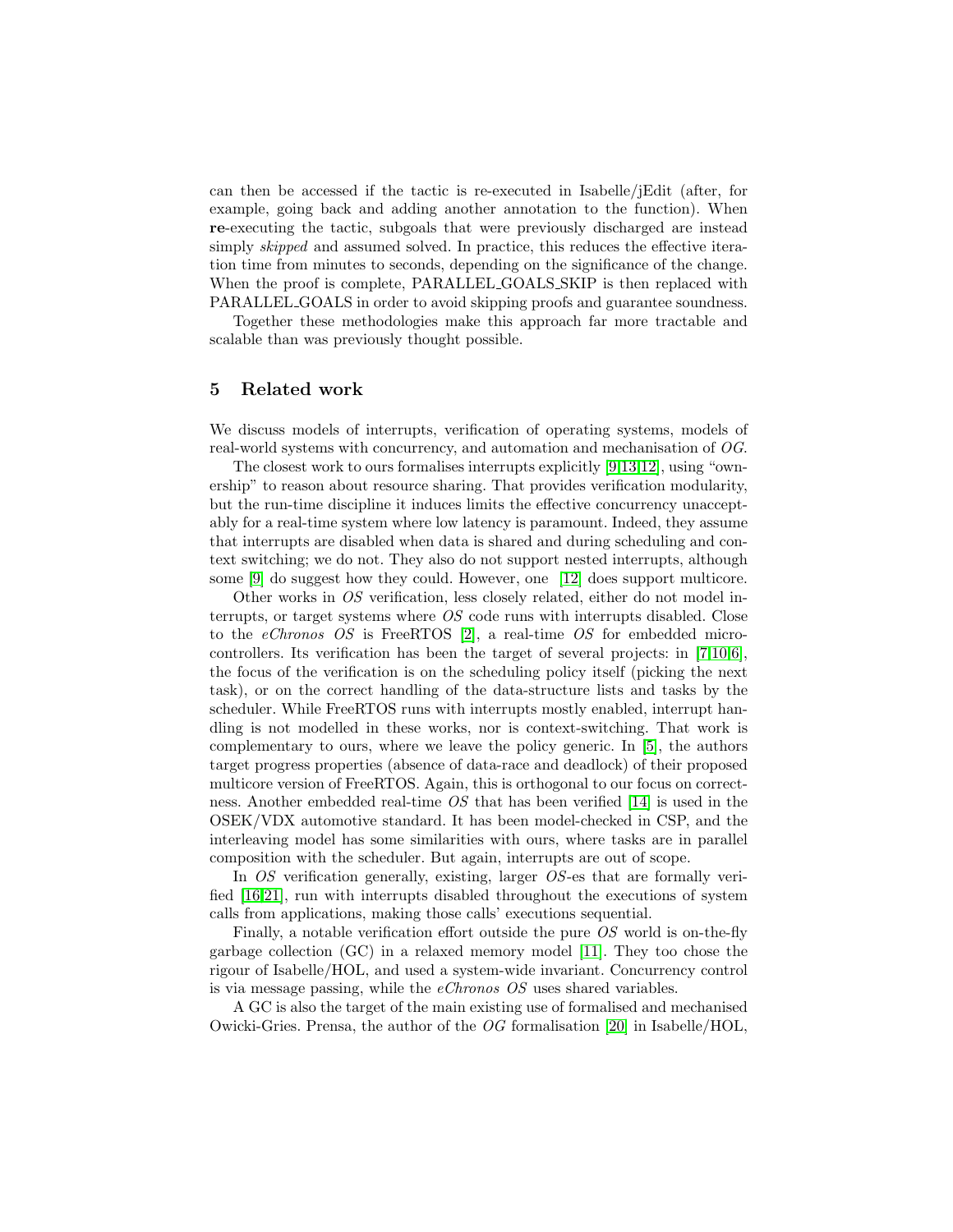on which our work is based, used her framework to verify a simple GC algorithm. In terms of scale, Prensa's model contains only two threads in parallel, one of which contains only 2–3 instructions: this generates only ∼100 verification conditions. Our proof effort generates  $\sim$ 3,000 VC's, and so requires significant proof engineering [\[15\]](#page-15-17) to be feasible. Also, Prensa's work does not extract the correctness property in a separate, well-identified invariant annotation. Nor does it allow control of concurrency and interleaving between the parallel processes, that is, the inclusion of a task-scheduler which is itself subject to verification.

### 6 Conclusion

Our contribution has been the intersection of three ideas: that modern proofautomation now makes Owicki-Gries reasoning about concurrency feasible for much larger programs than before; that  $OG$  can be used in a style that allows reasoning about programs that control and limit their own concurrency; and that an ideal target to test these ideas is a small, highly interleaved preemptive realtime operating system. To our knowledge this is the first proof of an OS system running with interrupts enabled even during scheduling, and allowing nested interrupts. The proof does make assumptions about application code conventions, as remarked in §[1,](#page-0-1) precisely because the OS is not hardware protected. But these are statically checkable and reasonable for applications running on a realtime OS. Our experience in doing this proof should be useful to the wider ITP community: we can contribute proof-engineering insights for dealing with a huge amount of goals. Furthermore, our proof of scheduler correctness for a real-time OS already in commercial use in medical devices has real, practical value.

The work we have done so far sits roughly in the middle of a complete verification of an application running on the eChronos OS platform. Above, further work could provide a verified *OS* API specification that application programmers could use to prove their programs' correct behavior. Below, we have yet to prove refinement between the large-grained atomic steps and the low-level primitives for concurrency, and that the OG model on which our proof is based accurately captures the behaviour of our target processor. Those last two will be our next step, as well as continuing to develop proof-engineering techniques crucially needed for efficient and scalable concurrency software verification.

Acknowledgements The authors would like to thanks Gerwin Klein and Stefan Götz for their feedback on drafts of this paper. NICTA is funded by the Australian Government through the Department of Communications and by the Australian Research Council through the ICT Centre-of-Excellence Program.

# References

- <span id="page-14-1"></span>1. eChronos model and proofs, https://github.com/echronos/echronos-proofs
- <span id="page-14-2"></span>2. FreeRTOS, http://www.freertos.org/
- <span id="page-14-0"></span>3. The eChronos OS, http://echronos.systems